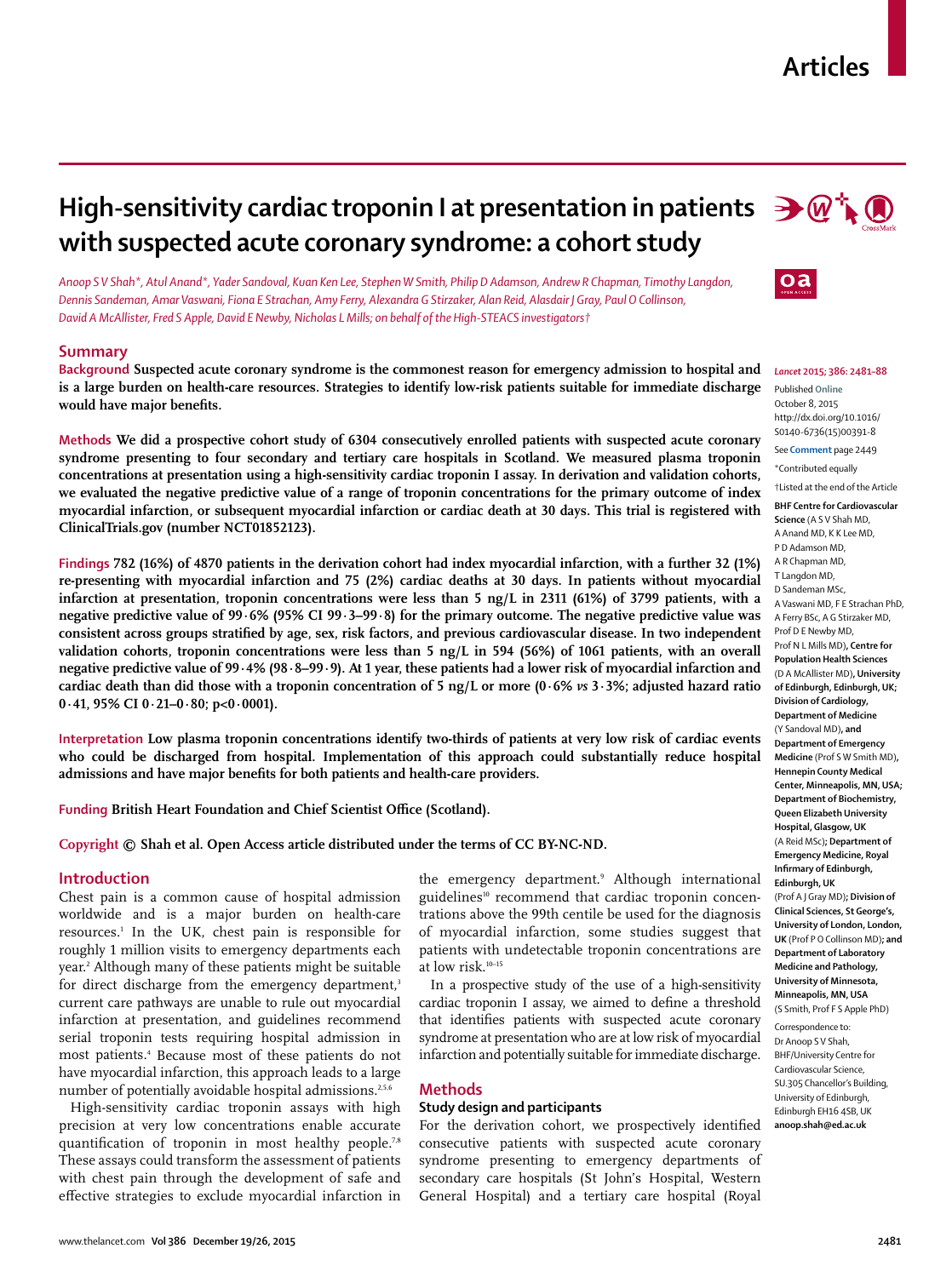#### **Research in context**

#### **Evidence before this study**

Patients with suspected acute coronary syndrome are admitted to hospital for serial cardiac troponin testing to rule out myocardial infarction at the 99th centile upper limit. Cohort studies and a recent systematic review and meta-analysis suggest that patients with undetectable plasma troponin concentrations at presentation are at low risk of myocardial infarction. However, the optimal approach and threshold of cardiac troponin to identify low-risk patients who would be suitable for immediate discharge is unknown.

# **Added value of this study**

We prospectively and systematically assessed a range of troponin concentrations using a high-sensitivity cardiac

Infirmary of Edinburgh) in the southeast of Scotland between June 1, 2013, and Jan 31, 2014, enrolled in the standard care arm of a stepped-wedge cluster randomised trial (ClinicalTrials.gov number NCT01852123). All patients who had cardiac troponin requested by the attending clinician and an electrocardiogram done were included. Patients were excluded if they had been admitted previously during the study period, were pregnant, or did not live in Scotland (appendix).

See **Online** for appendix

We then assessed the threshold in two independent validation cohorts (n=1434). The first validation cohort included 1126 consecutively enrolled patients with suspected acute coronary syndrome presenting to the Royal Infirmary of Edinburgh, Edinburgh, UK (appendix). $12$  The second included 308 consecutively enrolled patients from the UTROPIA study (ClinicalTrials. gov number NCT02060760) who presented to Hennepin County Medical Center. The inclusion and exclusion criteria for the validation cohort were the same as for the deviation cohort.

The study was approved by the national research ethics committee, and in accordance with the Declaration of Helsinki.

## **Procedures**

Attending clinicians reviewed all patients at presentation and included those with suspected acute coronary syndrome. The clinicians screened all patients for suspected acute coronary syndrome using an electronic form that was integrated into the clinical care pathway before measurement of plasma cardiac troponin I concentration at presentation. Troponin testing was repeated 6 h or 12 h after the onset of symptoms at their discretion. All patients who met the inclusion criteria were assigned a study code and additional data from the electronic patient record were collected prospectively and linked in real time with a unique patient identifier.

We collected baseline clinical characteristics and investigations from a standardised electronic patient

troponin I assay in consecutive unselected patients with suspected acute coronary syndrome across different health-care settings. We established a threshold  $(<5$  ng/L) that identified a large proportion of patients at very low risk of cardiac events who were admitted to hospital but could have been safely discharged.

#### **Implications of all the available evidence**

Low plasma cardiac troponin I concentrations at presentation can enable the immediate and safe discharge of up to two-thirds of patients with suspected acute coronary syndrome. This approach could have major benefits for both patients and health-care providers.

record (TrakCare; InterSystems Corporation, Cambridge, MA, USA).<sup>11,12,16</sup> Hyperlipidaemia and hypertension were defined as a history of the condition, or by the use of lipid-lowering or antihypertensive drugs, respectively. We calculated Global Registry of Acute Coronary Events (GRACE) risk scores and stratified patients as low risk (<1% risk of in-hospital mortality) or intermediate–high risk (≥1% risk of in-hospital mortality).<sup>17</sup>

As standard of care, a sensitive cardiac troponin I assay (ARCHITECT<sub>STAT</sub> troponin I assay; Abbott Laboratories, Abbott Park, IL, USA) was used for clinical decision making and the result declared to the patients' clinicians. This assay has been validated.11,16 According to the manufacturer, the limit of detection is 10 ng/L and the upper reference limit (99th centile) of a normal reference population is  $28 \text{ ng/L}$ . The inter-assay coefficient of variation was less than 10 % at 50 ng/L under local laboratory conditions and this concentration is used as the diagnostic threshold.

In parallel, a high-sensitivity assay (ARCHITECT<sub>STAT</sub> high-sensitive troponin I assay; Abbott Laboratories) was used to remeasure cardiac troponin I concentrations on plasma excess to clinical requirements but the results were not reported on the health record systems or communicated to clinicians responsible for patients' care. This assay has a limit of detection of  $1 \cdot 2$  ng/L, and an upper reference limit (99th centile) of 34 ng/L in men and 16 ng/L in women.<sup>12,18</sup> It has a coefficient of variation of 23% at the limit of detection (1 $\cdot$ 2 ng/L) and less than 10% at 6 ng/L.<sup>19,20</sup> Assay precision was further evaluated across all laboratories under routine working conditions at regular intervals during the study by the independent United Kingdom National External Quality Assurance Scheme for cardiac biomarkers (Glasgow), which reported that the interlaboratory coefficient of variation was  $12.6\%$  at 3·5 ng/L across 33 instruments (appendix).

All patients with evidence of myocardial necrosis (troponin concentration >99th centile using sex-specific upper reference limit on presentation or subsequent testing) were identified. Two investigators (AS, AA)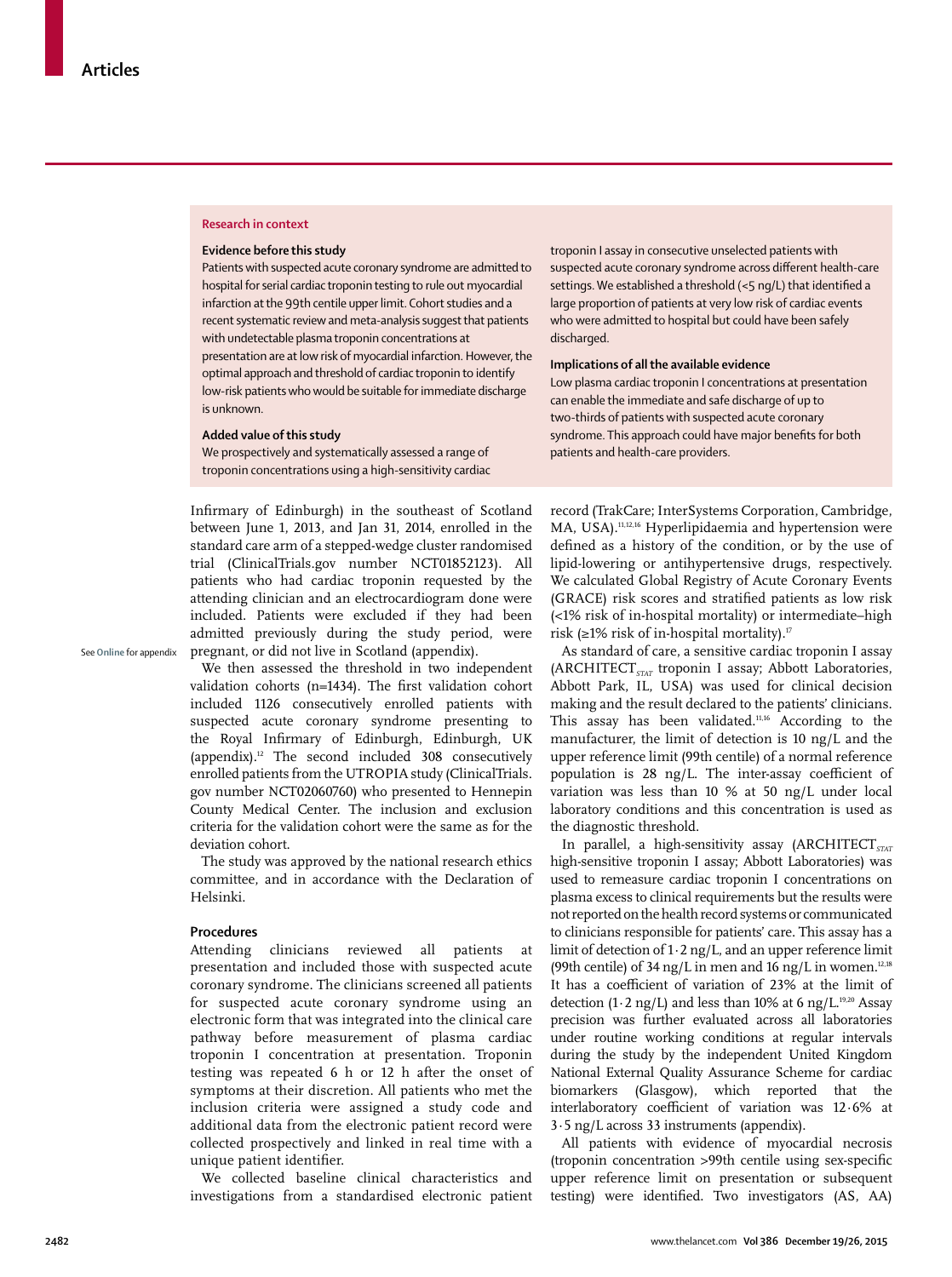independently reviewed all clinical information, including non-invasive and invasive investigations, and outcomes from presentation to 30 days. Patients were classified as having type 1 or type 2 myocardial infarction, or having myocardial injury according to the universal definition of myocardial infarction.<sup>10,21</sup> Type 1 myocardial infarction was defined as myocardial necrosis at an isolated presentation with suspected acute coronary syndrome with chest pain or evidence of myocardial ischaemia on an electrocardiogram. Patients with symptoms or signs of myocardial ischaemia due to increased oxygen demand or decreased supply (eg, tachyarrhythmia, hypotension, or anaemia) and myocardial necrosis were classified as type 2 myocardial infarction. Myocardial injury was defined as evidence of myocardial necrosis in the absence of any clinical features of myocardial ischaemia. Any discrepancies were resolved by the adjudication of a third independent reviewer (NLM). Index myocardial infarction was defined as any type 1 myocardial infarction arising during the first clinical episode. Agreement for an adjudicated diagnosis of type 1 myocardial infarction was excellent (κ 0·83, 95% CI 0·80–0·86).

We used regional and national registries to ensure that follow-up was complete for the entire study population. TrakCare (InterSystems; Cambridge, MA, USA) is a regional electronic patient record system, which provides data on all hospital admissions to both tertiary or secondary care hospitals in southeast Scotland. When assessing readmissions with myocardial infarction, all patients were re-adjudicated and classified after review of all clinical notes and investigations, and according to the same criteria used for their index admission. All in-hospital and community deaths are recorded in a comprehensive national database, the General Register of Scotland. Cardiac death was defined as any death due to myocardial infarction, arrhythmia, or heart failure. Cardiac death was defined with ICD-10 codes I20–25, I34–37, I42, I43, I46, and I48–51.

## **Outcomes**

The primary outcome was a composite of index type 1 myocardial infarction, or type 1 myocardial infarction or cardiac death at 30 days. The secondary outcome was 1-year survival from myocardial infarction or cardiac death following the index presentation.

# **Statistical analysis**

We established the negative predictive values for the primary outcome across a range of troponin concentrations starting at 1 ng/L. Patients with ST-segment elevation myocardial infarction and troponin concentrations above the 99th centile on presentation were not included in this analysis. Previous analyses of high-sensitivity cardiac troponin T assay have used a threshold based on the lowest detectable concentration. However, the precision of the high-sensitivity cardiac troponin I assay at low concentrations is sufficient to enable the assessment of a

|                                                                                                       | All patients (n=4870) | <99th centile at<br>presentation* (n=3799) |
|-------------------------------------------------------------------------------------------------------|-----------------------|--------------------------------------------|
| Age (years)                                                                                           | 64(16)                | 62(16)                                     |
| Women                                                                                                 | 2061 (43%)            | 1580 (42%)                                 |
| Presenting complaint                                                                                  | $n = 4870$            | n=3799                                     |
| Chest pain                                                                                            | 4043 (83%)            | 3251 (86%)                                 |
| Dyspnoea                                                                                              | 269 (6%)              | 141 (4%)                                   |
| Palpitations                                                                                          | 127 (3%)              | 102 (3%)                                   |
| Syncope                                                                                               | 181 (4%)              | 134 (4%)                                   |
| Other                                                                                                 | 250 (5%)              | 171 (5%)                                   |
| ≤2 h since onset of chest pain                                                                        | 657/4043 (16%)        | 482/3251 (15%)                             |
| Medical history                                                                                       | $n=4277$              | n=3317                                     |
| <b>Diabetes</b>                                                                                       | 669 (16%)             | 513 (16%)                                  |
| Hypertension                                                                                          | 1393 (33%)            | 1033 (31%)                                 |
| Hyperlipidaemia                                                                                       | 1123 (27%)            | 870 (26%)                                  |
| Cerebrovascular accident                                                                              | 337 (8%)              | 236 (7%)                                   |
| Myocardial infarction                                                                                 | 796 (19%)             | 606 (18%)                                  |
| Ischaemic heart disease                                                                               | 1391 (33%)            | 1058 (32%)                                 |
| Previous revascularisation                                                                            | $n=4269$              | n=3289                                     |
| Percutaneous coronary intervention                                                                    | 447 (11%)             | 360 (11%)                                  |
| Coronary artery bypass graft                                                                          | 245 (6%)              | 178 (5%)                                   |
| Current drugs <sup>+</sup>                                                                            | n=3004                | $n=2370$                                   |
| Statin                                                                                                | 1124 (38%)            | 881 (37%)                                  |
| Aspirin                                                                                               | 926 (32%)             | 720 (30%)                                  |
| Clopidogrel                                                                                           | 336 (11%)             | 248 (10%)                                  |
| <b>ACE inhibitor or ARB</b>                                                                           | 962 (33%)             | 745 (31%)                                  |
| $\beta$ blockers                                                                                      | 772 (26%)             | 584 (25%)                                  |
| Oral anticoagulant                                                                                    | 211 (7%)              | 159 (7%)                                   |
| Cardiac troponin concentrations                                                                       |                       |                                            |
| At presentation (ng/L)                                                                                | $5(2-19)$             | $5(3-11)$                                  |
| Peak (ng/L)                                                                                           | $6(2-26)$             | $4(2-8)$                                   |
| Electrocardiograph results                                                                            | $n = 4244$            | $n=3279$                                   |
| Bundle branch block                                                                                   | 278 (7%)              | 164 (5%)                                   |
| ST-segment elevation                                                                                  | 143 (3%)              |                                            |
| ST-segment depression                                                                                 | 302 (7%)              | 93 (3%)                                    |
| T-wave inversion                                                                                      |                       | 153 (5%)                                   |
| Heart rate (beats per min)                                                                            | 515 (13%)<br>82(23)   | 341 (10%)<br>80(22)                        |
|                                                                                                       |                       |                                            |
| Systolic blood pressure (mm Hq)                                                                       | 138 (26)<br>n=4870    | 138 (25)                                   |
| Adjudicated diagnosis<br>Non-ST-elevation type 1 myocardial infarction                                |                       | n=3799<br>132 (3%)                         |
|                                                                                                       | 651 (13%)             |                                            |
| ST-elevation type 1 myocardial infarction<br>Type 2 myocardial infarction                             | 131 (3%)              | $0(0\%)$                                   |
|                                                                                                       | 173 (4%)              | 33 (1%)                                    |
| Myocardial injury                                                                                     | 301 (6%)              | 21 (1%)                                    |
| Admitted to hospital                                                                                  | 2978 (61%)            | 2015 (53%)                                 |
| Outcome at 30 days                                                                                    | n=4870                | n=3799                                     |
| Readmission with myocardial infarction                                                                | 32 (1%)               | 13 (0%)                                    |
| Cardiac death                                                                                         | 75 (2%)               | 13 (0%)                                    |
| Index type 1 myocardial infarction, readmission<br>with type 1 myocardial infarction or cardiac death | 814 (17%)             | 145 (4%)                                   |

Data are mean (SD), n (%), or median (IQR). ACE=angiotensin converting enzyme. ARB=angiotensin receptor blocker. \*Excludes patients presenting with ST-segment elevation myocardial infarction. †Drugs patients were already taking at presentation.

*Table 1:* **Baseline characteristics of the derivation cohort**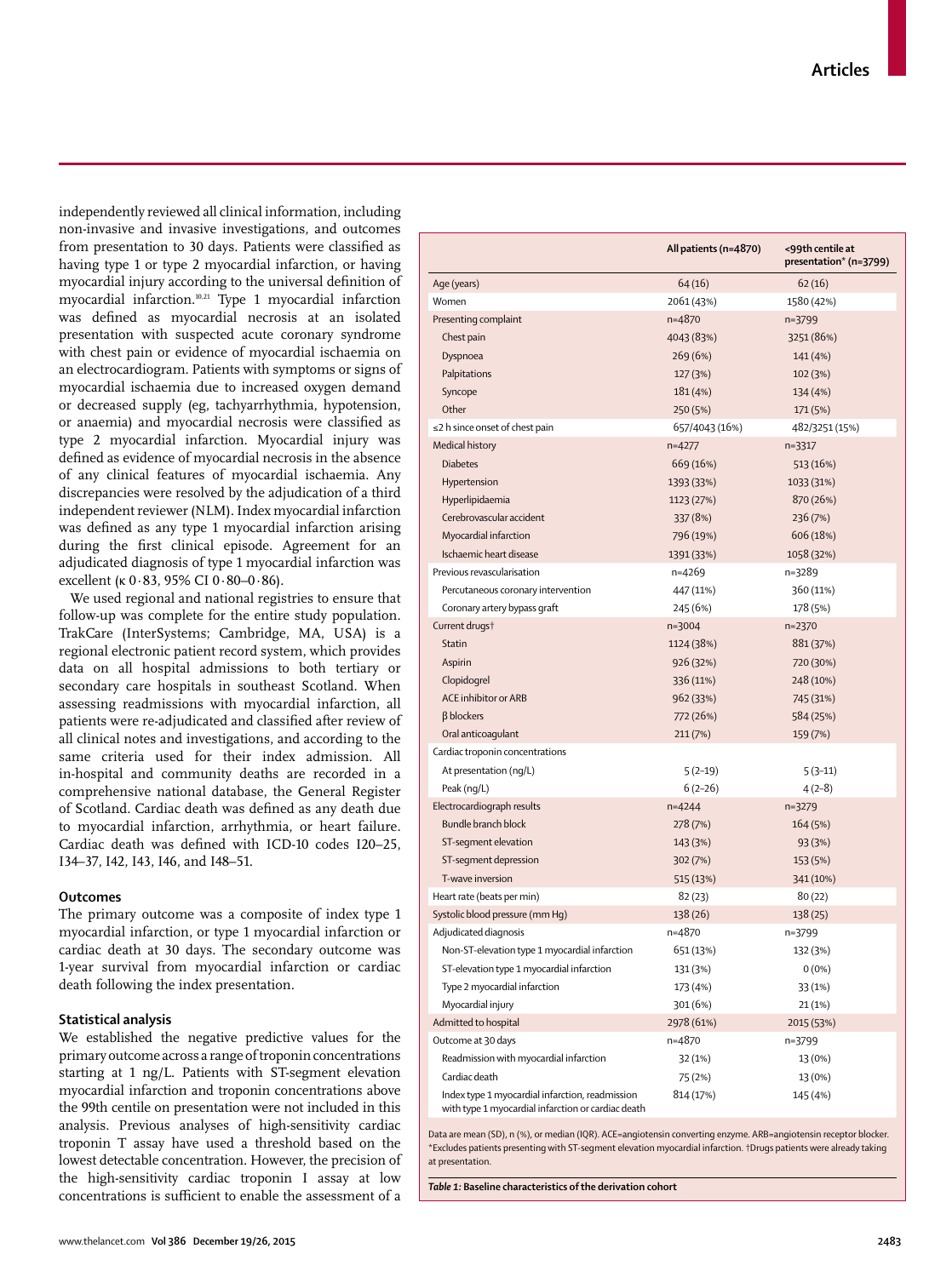

*Figure 1:* **Cardiac troponin I concentration at presentation and risk of myocardial infarction**

(A) Negative predictive value of a range of troponin I concentrations at presentation for the composite outcome of index myocardial infarction, and myocardial infarction or cardiac death at 30 days. (B) Cumulative proportion of patients with suspected acute coronary syndrome with troponin concentrations below each threshold.

range of thresholds.10–15 As such, we selected a threshold on the basis of clinical need rather than assay performance. The trial steering committee prespecified that the cardiac troponin threshold on presentation should achieve a negative predictive value of at least 99·5% for the primary outcome. In sample size calculations, we estimated that 3500 patients would enable us to estimate a negative predictive value of 99·5% with a 95% CI of 99·2–99·7, and that we had 92% power for an  $\alpha$  of 0.05 to test the null hypothesis that the negative predictive value was less than 99%.

We assessed the proportion of patients with troponin concentrations below each threshold who reached the primary outcome. We did subgroup analyses to estimate the negative predictive value, stratifying by age, sex, duration of symptoms, cardiovascular risk factors, history of cardiovascular disease, and presence of myocardial ischaemia on the presenting electrocardiogram. We expected the negative predictive value to be close to 100%; therefore, we estimated the proportion by sampling from a binomial likelihood with a Jeffrey's prior (β distribution shape parameters both equal to  $0.5$ ) because intervals produced with this approach have good coverage for proportions close to 0 or  $1.^2$  We compared survival free from myocardial infarction or cardiac death between patients with troponin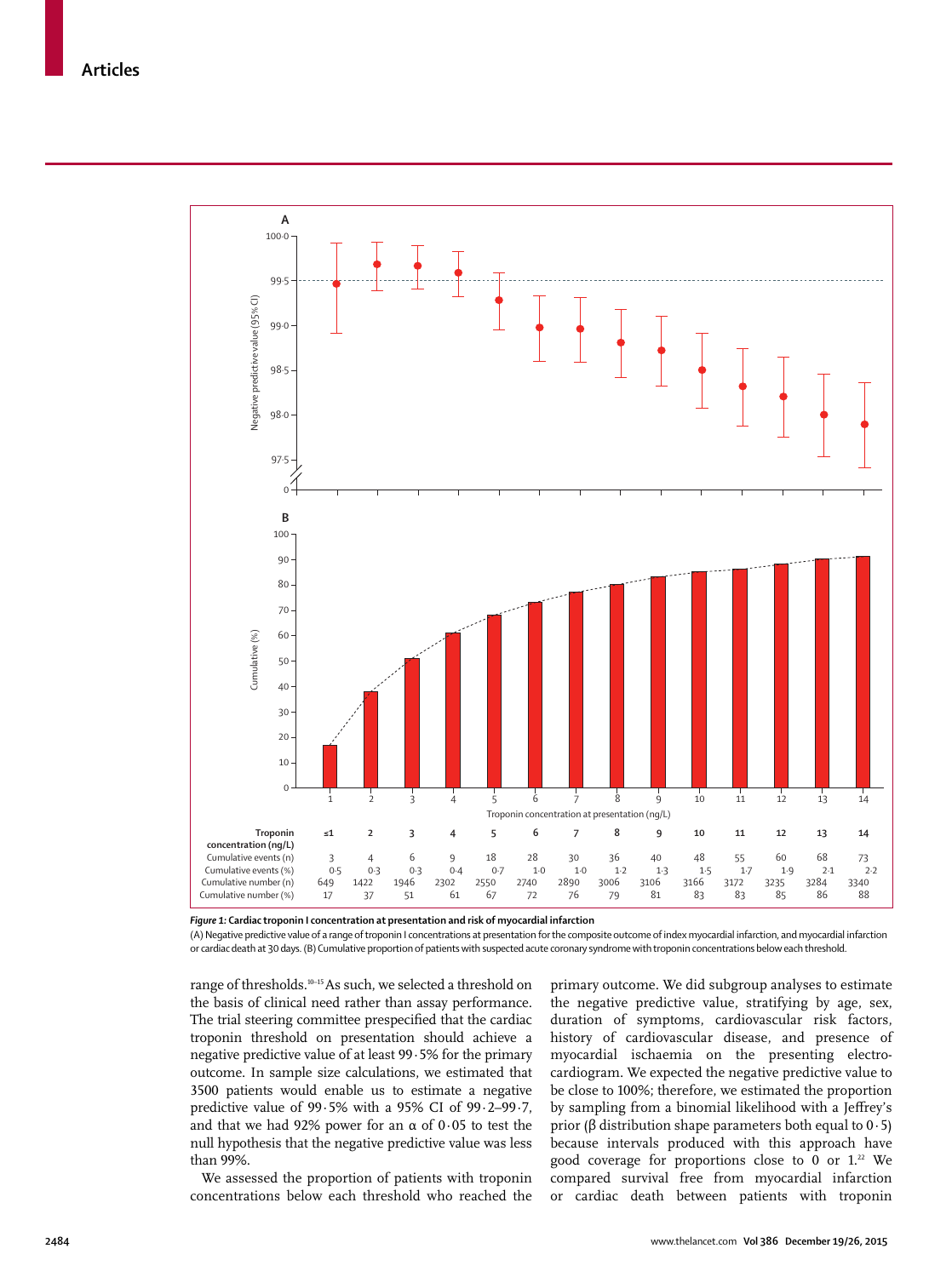concentrations above and below the threshold using Cox proportional hazard models adjusted for age and sex. For the validation cohort, we estimated the proportion of patients with troponin concentrations below the threshold determined in the derivation cohort who reached the primary outcome, using the same method. We did the analyses with R (version 3.2.2).

## **Role of the funding source**

The funder had no role in study design, data collection, analysis, or interpretation, or the writing of the report. The trial steering committee and NLM were responsible for the decision to submit the report for publication.

# **Results**

We enrolled 6304 patients with suspected acute coronary syndrome: 4870 in the derivation cohort (table 1, appendix), 1126 in the internal validation cohort (appendix), and 308 in the external validation cohort (appendix).

In the derivation cohort, most patients presented with chest pain that began more than 2 h before troponin testing (table 1, appendix p 10). The median time from arrival in the emergency department to blood sampling for measurement of cardiac troponin was 54 min (IQR 33–85; appendix p 11). Repeat testing was done for 1608 (42%) of 3799 patients with troponin concentrations at presentation of below the 99th centile. Troponin concentrations were above the limit of detection in 4304 (88%) of 4870 patients and were above the 99th centile in 1253 (26%) of 4870 patients, with 782 (16%) judged to have type 1 myocardial infarction and 173 (4%) to have type 2 myocardial infarction. A further 301 (6%) of 4870 patients were classified as having myocardial injury. At 30 days, 32 (1%) patients re-presented with myocardial infarction, and 75 (2%) died from cardiac causes.

In the derivation cohort, low plasma troponin concentrations at presentation gave excellent negative predictive value for the composite endpoint of index type 1 myocardial infarction, or type 1 myocardial infarction or cardiac death at 30 days. A troponin concentration <5 ng/L was present in 2311 (61%) of 3799 patients below the 99th centile at presentation, giving a negative predictive value of  $99.6\%$  ( $95\%$  CI  $99.3-99.8$ ; figure 1, appendix p 4). The negative predictive value decreased at higher troponin concentrations and was less than 99·5% at concentrations of 5 ng/L or more.

The negative predictive value of a troponin concentration less than 5 ng/L was similar in men and women and when stratified by age, cardiovascular risk factors, previous cardiovascular disease, or the presence of myocardial ischaemia on the presenting electrocardiograph (figure 2). In 2017 patients with a troponin concentration of less than 5 ng/L and an available electrocardiograph, 1833 (91%) had no evidence of ischaemia. The negative predictive value was similar across groups stratified by GRACE risk score (low risk 99·7%, 95% CI 99·4–100% *vs* intermediate–high risk

|                                  | True negative | <b>False negative</b> | Negative predictive value (95% CI) |
|----------------------------------|---------------|-----------------------|------------------------------------|
| Age                              |               |                       |                                    |
| <65 years                        | 1599          | 5                     |                                    |
| $\ge 65$ years                   | 703           | $\overline{4}$        |                                    |
| Sex                              |               |                       |                                    |
| Male                             | 1229          | $\overline{4}$        |                                    |
| Female                           | 1073          | 5                     |                                    |
| Smoker                           |               |                       |                                    |
| Yes                              | 381           | $\mathbf{1}$          |                                    |
| <b>No</b>                        | 599           | $\mathbf{1}$          |                                    |
| Hypertension                     |               |                       |                                    |
| Yes                              | 529           | $\overline{4}$        |                                    |
| No                               | 996           | 3                     |                                    |
| Hyperlipidaemia                  |               |                       |                                    |
| Yes                              | 456           | $\overline{4}$        |                                    |
| <b>No</b>                        | 1552          | 5                     |                                    |
| <b>Diabetes</b>                  |               |                       |                                    |
| Yes                              | 252           | $\mathbf{1}$          |                                    |
| <b>No</b>                        | 1726          | 8                     |                                    |
| Previous coronary heart disease  |               |                       |                                    |
| Yes                              | 454           | 3                     |                                    |
| No                               | 1527          | 6                     |                                    |
| Previous cerebrovascular disease |               |                       |                                    |
| Yes                              | 103           | $\mathbf 0$           |                                    |
| <b>No</b>                        | 1874          | 9                     |                                    |
| Time from onset of chest pain    |               |                       |                                    |
| $\leq$ 2 h                       | 266           | 6                     |                                    |
| >2 h                             | 1783          | 3                     |                                    |
| Ischaemic electrocardiogram      |               |                       |                                    |
| Yes                              | 181           | 3                     |                                    |
| <b>No</b>                        | 828           | 5                     |                                    |
| Centre                           |               |                       |                                    |
| Tertiary                         | 106           | 6                     |                                    |
| Secondary                        | 996           | 3                     |                                    |
| Overall                          | 2302          | 9                     |                                    |

Figure 2: Negative predictive value of troponin concentrations <5 ng/L at presentation, stratified by subgroups For the composite outcome of index myocardial infarction, and myocardial infarction or cardiac death at 30 days. Dashed line is the prespecified negative predictive value of 99.5%.

98·4%, 97·0–99·7). The negative predictive value was lower in the 482 (15%) of 3251 patients who were tested for troponin within 2 h of the onset of chest pain (97·6%, 95% CI 95·8–99·2) than in the 2769 (85%) who had had chest pain for more than 2 h (99·8%, 95% CI 99 $\cdot$ 6–100 $\cdot$ 0). In a post-hoc sensitivity analysis in which type 2 myocardial infarction and myocardial injury were incorporated into the primary outcome (a troponin concentration >99th centile irrespective of clinical presentation), a troponin concentration of less than 5 ng/L gave a negative predictive value of 99·4% (95% CI 99·0–99·7).

In the two validation cohorts, a troponin concentration less than 5 ng/L was present in 470 (57%) of 829 and 124 (54%) of 232 patients without myocardial infarction at presentation, and had a negative predictive value of 99·3% (95% CI 98·5–99·9) and 99·8% (98·0–100·0), respectively. Overall troponin concentrations were less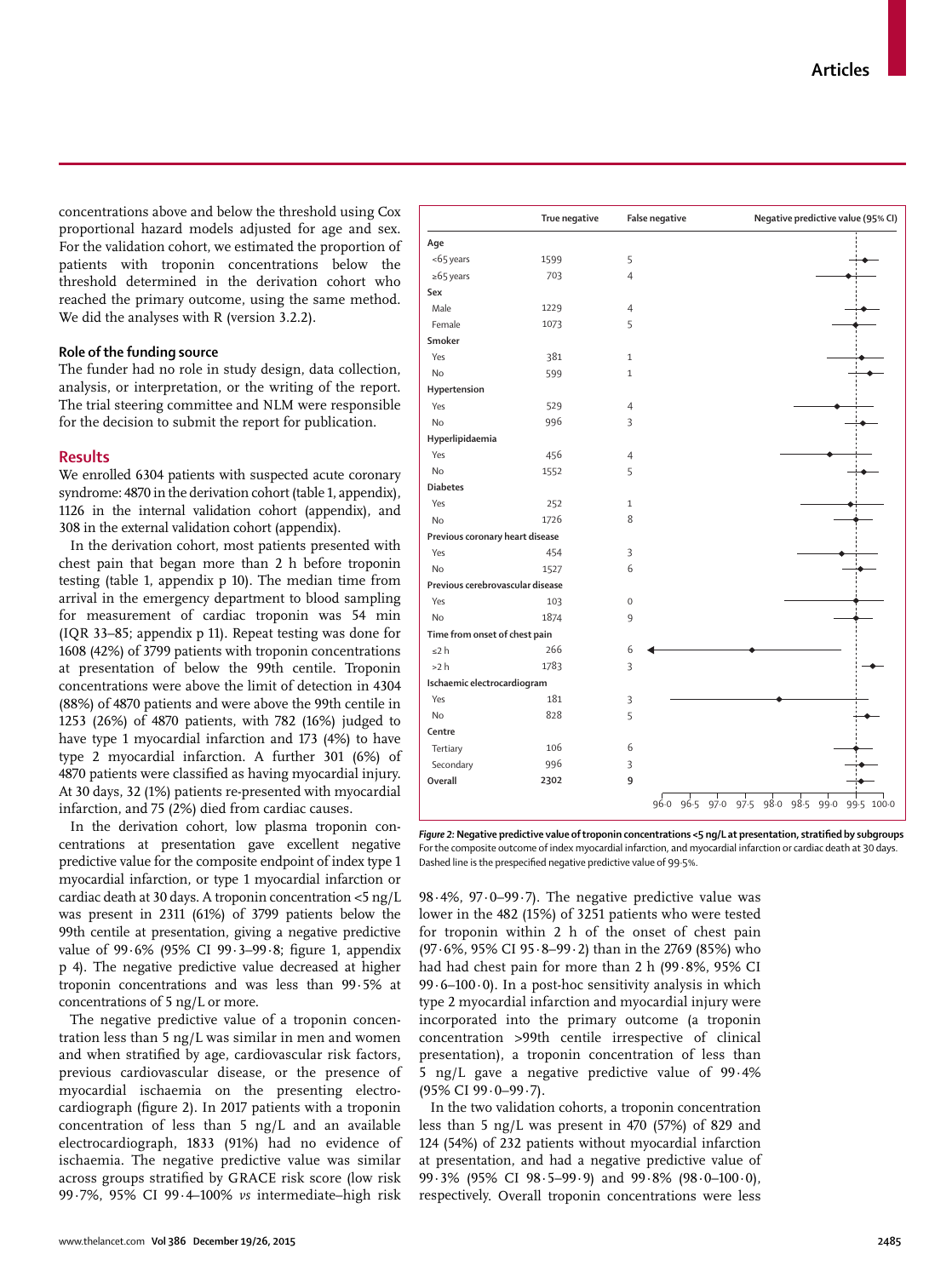

#### *Figure 3:* **Cumulative incidence of myocardial infarction or cardiac death in patients with troponin concentrations less than the 99th centile**

Patients without index myocardial infarction were stratified into two groups based on the troponin concentration at presentation. Compared to patients with troponin concentrations ≥5 ng/L, patients with troponin concentrations <5 ng/L were less likely to have a myocardial infarction or cardiac death at 1 year (0·6% *vs* 3·3%; hazard ratio 0·41, 95% CI 0·21–0·80; log-rank p<0·0001).

| Adjusted<br>hazard ratio<br>(95% CI) |
|--------------------------------------|
|                                      |
|                                      |
| 0.36<br>$(0.13 - 0.99)$              |
|                                      |
|                                      |
| $(0.17 - 0.98)$                      |
|                                      |
|                                      |
| $(0.21 - 0.80)$                      |
|                                      |

Data are n (%) unless stated otherwise. The hazard ratios are derived from a Cox regression model using all follow-up data. The median follow up was 427 days (IQR 371–489 days).

*Table 2:* **Subsequent myocardial infarction or cardiac death in patients with troponin concentrations below the 99th centile in the derivation cohort**

> than 5 ng/L in 594 patients (56%) with a negative predictive value of 99·4% (98·8–99·9). Across all derivation and validation cohorts, 12 (0·4%) of 2905 patients with troponin concentrations less than 5 ng/L at presentation met the primary endpoint (appendix pp 5–6).

> In the derivation cohort, 2978 (61%) patients were admitted to hospital for further investigation (table 1). In the 2272 patients admitted to hospital who were not diagnosed with type 1 myocardial infarction, 1009 (44%) had troponin concentrations less than 5 ng/L at

presentation and might have been suitable for immediate discharge.

In the derivation cohort, patients with troponin concentrations less than 5 ng/L at presentation, myocardial infarction or cardiac death were rare at a median follow-up of 427 days (IQR 371-489; figure 3). Compared with patients with peak troponin concentrations between 5 ng/L and the 99th centile (appendix  $p$  7), patients with troponin concentrations of less than 5 ng/L at presentation were less likely to have myocardial infarction or cardiac death at 1 year ( $p=0.0001$ ; table 2). This association persisted after adjustment for differences in age and sex ( $p<0.0001$ ; table 2).

# **Discussion**

In more than 6000 patients with suspected acute coronary syndrome, we have defined a cardiac troponin threshold at presentation that identifies almost two-thirds of patients as being at very low risk of myocardial infarction or cardiac death, and who could potentially be safely discharged from the emergency department. Implementation of this approach would reduce avoidable hospital admission and have major benefits for both patients and health-care providers.

Our study has several strengths that distinguish it from previous studies. First, we prospectively identified all consecutive unselected patients presenting to both secondary and tertiary care hospitals, including patients admitted out of hours. As such, we believe our findings to be both representative and generalisable, and that this approach will be widely applicable across different health-care settings. Second, our study population exceeded the combined number of patients in a meta-analysis,<sup>3</sup> which enabled us to analyse clinically important subgroups, such as patients who present early or have previous cardiovascular disease. Third, we have systematically assessed a range of troponin concentrations to identify a threshold that maximised the proportion of patients to be safely discharged. Finally, we used an assay with the necessary precision under routine laboratory conditions to report troponin concentrations at this threshold and to use this approach to guide patient care.

One of the main limitations was that we did not test the implementation of this threshold in routine clinical practice. Although we determined the number of patients who could be safely discharged, whether clinicians can effectively implement this threshold in clinical practice and whether this will substantially improve rates of discharge, is unknown. Conversely, this threshold should not be implemented in isolation and without regard to appropriate clinical assessment. One in 200 patients still had an index or 30-day event and many had other evidence of myocardial ischaemia. Finally, we had no data about later investigations and treatments. Implementation of this threshold is expected to reduce health-care costs but these benefits might be lost if recurrent presentations or additional outpatient consultations increase.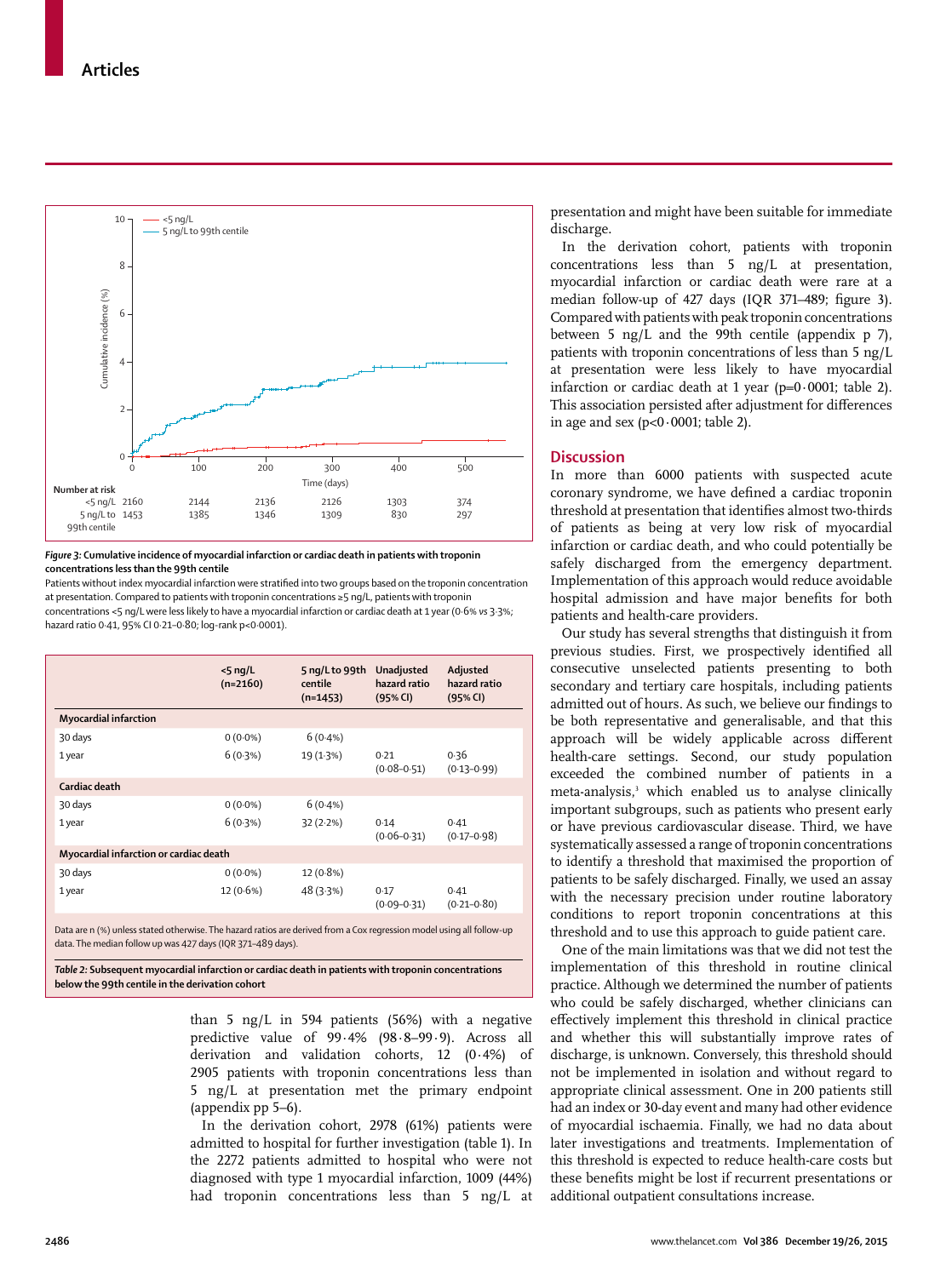A troponin concentration of less than 5 ng/L met our prespecified criteria for a negative predictive value of at least 99·5%. At this threshold, almost two-thirds of patients with suspected acute coronary syndrome could have been discharged with very few cardiac events. Indeed, implementation of this threshold could double the number of patients discharged directly from the emergency department. Lower thresholds did not improve the negative predictive value, and would identify fewer patients suitable for discharge. Increasing the threshold to less than 6 ng/L would identify an additional 6% of patients suitable for discharge, but would double the number of adverse events. Moreover, we have internally and externally validated this threshold, and a troponin concentration less than 5 ng/L seems to be the best threshold for our study populations.

The negative predictive value of our approach was 99·6% across the entire study population, and was similar for men and women, between age groups, and in patients with previous cardiovascular disease. The use of risk scores to stratify patients with suspected acute coronary syndrome is common, but few scores have been developed or validated in this population, in which most patients did not have myocardial infarction. Stratification by GRACE score did not significantly improve the negative predictive value. The negative predictive value remained high in patients with a high pre-test probability of myocardial infarction, suggesting that this approach is probably valid even in higher risk populations. The only factor that seemed to affect the negative predictive value was the time from onset of chest pain to troponin testing. The negative predictive value of patients presenting within 2 h of chest pain was 97·6% but such patients were a small proportion of the overall population and could be addressed by repeat testing.

Of the 2905 patients with troponin concentrations of less than 5 ng/L at presentation, only 12 had an adverse event, of whom ten had an index myocardial infarction with five having clear diagnostic evidence of myocardial ischaemia on the presenting electrocardiograph. Two further patients were in cardiac arrest at presentation and did not survive. We included all consecutive patients without selection to make our safety estimates conservative. However, most of these adverse events would have been identified at presentation and therefore these patients would probably not have been discharged from hospital. This finding also shows the importance of not applying this threshold in isolation and that all available information should be used for clinical decision making.

Our observations complement previous studies of the use of cardiac troponins to triage patients with suspected acute coronary syndrome in emergency departments. The limit of detection and the limit of blank of a high-sensitivity cardiac troponin T assay both show promise for the assessment of patients at presentation.10–12 These studies were included in a systematic review and meta-analysis<sup>5</sup> showing that cardiac troponin T concentrations below the limit of detection had a false negative rate of 1·5% and identified 25% of patients as low risk. However, half of the studies used a contemporary troponin assay as a reference and would have missed smaller myocardial infarctions that could only be detected with a high-sensitivity assay, which will inflate the negative predictive value. In our analysis, we judged the final diagnosis using a highsensitivity assay to ensure robust case ascertainment. Unlike previous studies of the cardiac troponin T assay, our analysis was the first to use a high-sensitivity cardiac troponin I assay, which has greater precision and reproducibility at low concentrations and at the proposed threshold. This will ensure the application of this approach is consistent across sites, analysers, and reagent batches: a prerequisite for use in clinical practice. Furthermore, use of cardiac troponin I at our threshold identifies two-to-three-times more low-risk patients than do previous approaches,10–12,23 which would avoid the need for repeat testing in most patients, or the incorporation of clinical risk scores used in accelerated diagnostic pathways.<sup>24-26</sup> Studies are needed assess the clinical and costeffectiveness of our approach in routine clinical practice.

# **Contributors**

The High-STEACS investigators contributed to the conception or design of the work, or the acquisition, analysis, or interpretation of data. They were all involved in drafting and revising the report.

#### **High-STEACS investigators**

Chief investigator: Nicholas L Mills. Trial manager: Fiona E Strachan. Research fellows: Anoop S V Shah, Atul Anand, Amy V Ferry, Andrew Chapman, Phil Adamson. Grant applicants: Nicholas L Mills, David E Newby, Keith A A Fox, Colin Berry, Simon Walker, Christopher J Weir. Trial steering committee: Ian Ford (chair), Nicholas L Mills, David Newby, Alasdair Gray, Keith A A Fox, Colin Berry, Simon Walker, Paul O Collinson, Fred S Apple, Alan Reid, Anne Cruikshank, Iain Findlay, Shannon Amoils, John Norrie, Christopher Weir. Data monitoring committee: Colin Fischbacher, Bernard Croal, Stephen J Leslie.

#### **Declaration of interests**

ASVS has acted as a consultant for Abbott Laboratories. FSA has acted as a consultant for Philips Incubator and has received research funding (non-salaried) from Abbott Laboratories, Alere, Siemens, Ortho-Clinical Diagnostics, Beckman Coulter, and Roche Diagnostics. NLM has acted as a consultant for Abbott Laboratories, Beckman-Coulter, Roche, and Singulex. The other authors declare no competing interests.

#### **Acknowledgments**

This research was funded by the British Heart Foundation (SP/12/10/29922 and PG/15/51/31596) and by an NHS Scotland Health Informatics Challenge Grant (HICG/1/40) from the Chief Scientists Office. NLM and DEN are supported by Intermediate Research Fellowship (FS/10/024/28266) and Chair (CH/09/002) awards, respectively, from the British Heart Foundation. DEN is supported by a Wellcome Trust Senior Investigator Award (WT103782AIA). CJW was supported in this work by NHS Lothian via the Edinburgh Health Services Research Unit. Abbott Laboratories provided the troponin I assay reagents, calibrators, and controls for free.

#### **References**

- Makam AN, Nguyen OK. Use of cardiac biomarker testing in the emergency department. *JAMA Intern Med* 2015; **175:** 67–75.
- 2 Goodacre S, Cross E, Arnold J, Angelini K, Capewell S, Nicholl J. The health care burden of acute chest pain. *Heart* 2005; **91:** 229–30.